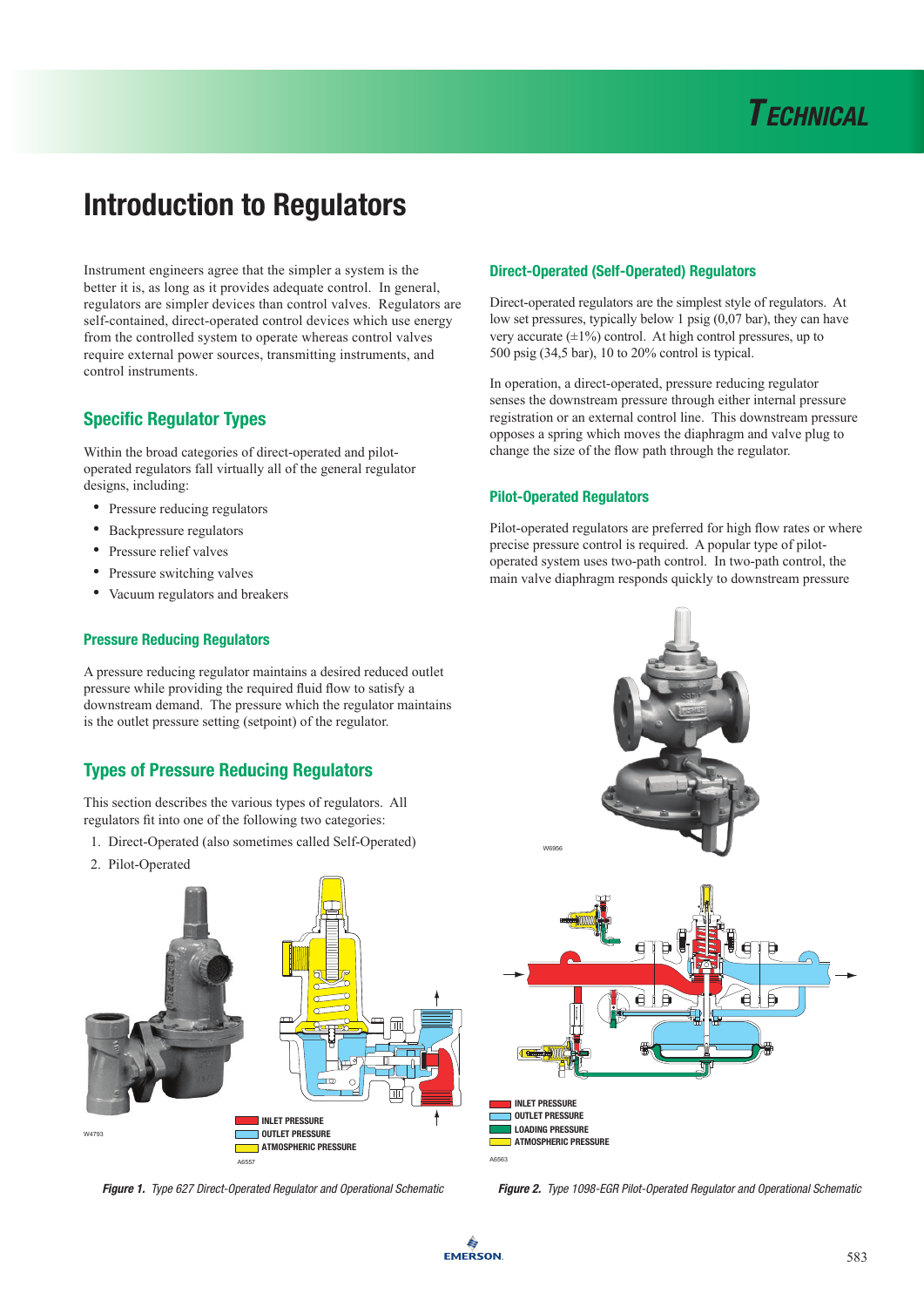# *T echnical*

# Introduction to Regulators

changes, causing an immediate correction in the main valve plug position. At the same time, the pilot diaphragm diverts some of the reduced inlet pressure to the other side of the main valve diaphragm to control the final positioning of the main valve plug. Two-path control results in fast response and accurate control.

#### Backpressure Regulators and Pressure Relief Valves

A backpressure regulator maintains a desired upstream pressure by varying the flow in response to changes in upstream pressure. A pressure relief valve limits pressure build-up (prevents overpressure) at its location in a pressure system. The relief valve opens to prevent a rise of internal pressure in excess of a specified value. The pressure at which the relief valve begins to open pressure is the relief pressure setting.

Relief valves and backpressure regulators are the same devices. The name is determined by the application. Fisher® relief valves are not ASME safety relief valves.



*Figure 3. Type 63EG Backpressure Regulator/Relief Valve Operational Schematic*

#### Pressure Switching Valves

Pressure switching valves are used in pneumatic logic systems. These valves are for either two-way or three-way switching. Two-way switching valves are used for on/off service in pneumatic systems.

Three-way switching valves direct inlet pressure from one outlet port to another whenever the sensed pressure exceeds or drops below a preset limit.



*Figure 4. Type Y690VB Vacuum Breaker and Type V695VR Vacuum Regulator Operational Schematics*

#### Vacuum Regulators and Breakers

Vacuum regulators and vacuum breakers are devices used to control vacuum. A vacuum regulator maintains a constant vacuum at the regulator inlet with a higher vacuum connected to the outlet. During operation, a vacuum regulator remains closed until a vacuum decrease (a rise in absolute pressure) exceeds the spring setting and opens the valve disk. A vacuum breaker prevents a vacuum from exceeding a specified value. During operation, a vacuum breaker remains closed until an increase in vacuum (a decrease in absolute pressure) exceeds the spring setting and opens the valve disk.

## Regulator Selection Criteria

This section describes the procedure normally used to select regulators for various applications. For most applications, there is generally a wide choice of regulators that will accomplish the

۸ **EMERSON**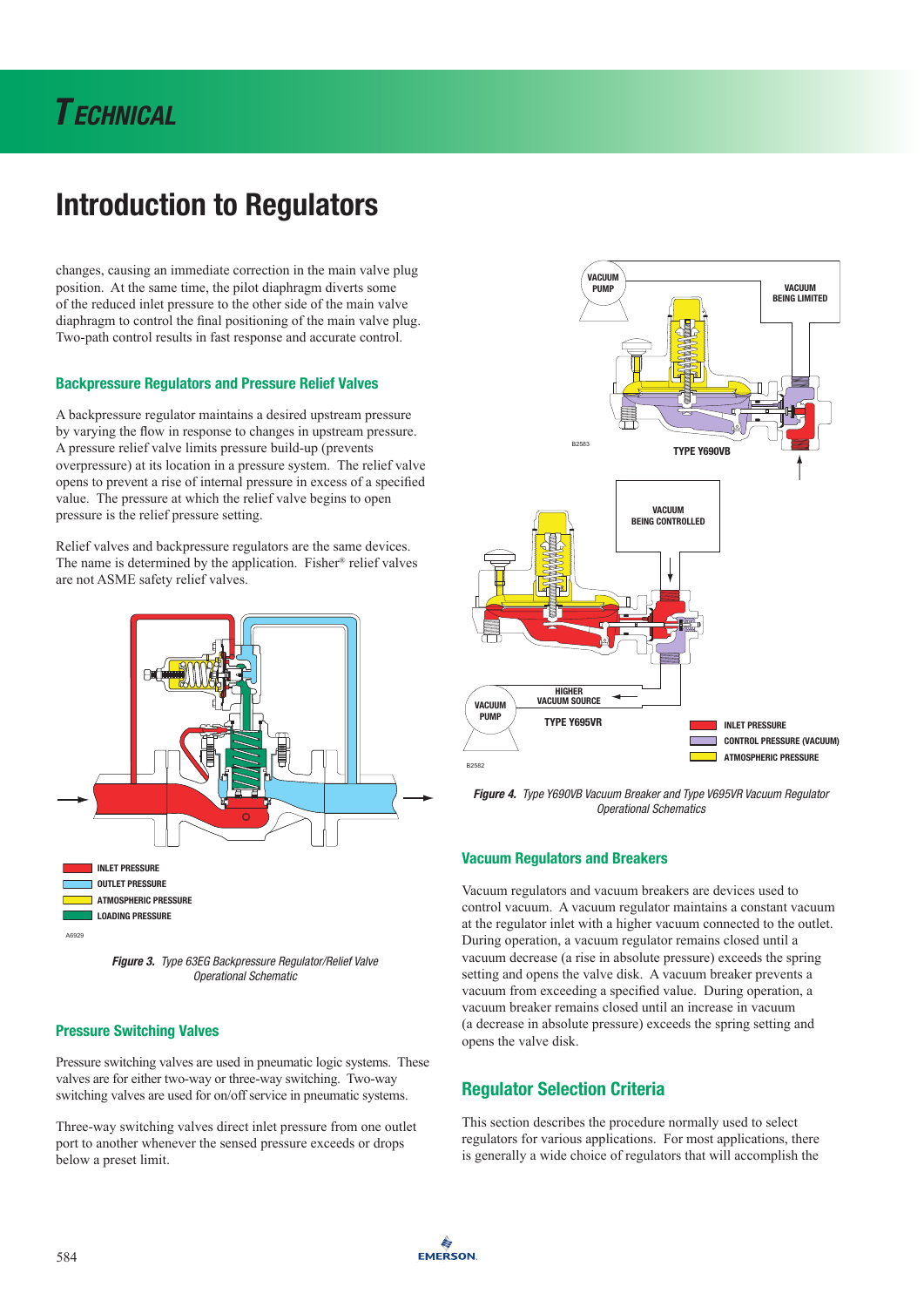

required function. The vendor and the customer, working together, have the task of deciding which of the available regulators is best suited for the job at hand. The selection procedure is essentially a process of elimination wherein the answers to a series of questions narrow the choice down to a specific regulator.

#### Control Application

To begin the selection procedure, it's necessary to define what the regulator is going to do. In other words, what is the control application? The answer to this question will determine the general type of regulator required, such as:

- Pressure reducing regulators
- Backpressure regulators
- Pressure relief valves
- Vacuum regulators
- Vacuum breaker

The selection criteria used in selecting each of these general regulator types is described in greater detail in the following subsections.

#### Pressure Reducing Regulator Selection

The majority of applications require a pressure reducing regulator. Assuming the application calls for a pressure reducing regulator, the following parameters must be determined:

- Outlet pressure to be controlled
- Inlet pressure to the regulator
- Capacity required
- Shutoff capability required
- Process fluid
- Process fluid temperature
- Accuracy required
- Pipe size required
- End connection style
- Material requirements
- Control line needed
- Overpressure protection

#### Outlet Pressure to be Controlled

For a pressure reducing regulator, the first parameter to determine is the required outlet pressure. When the outlet pressure is known, it helps determine:

- Spring requirements
- Casing pressure rating
- Body outlet rating
- Orifice rating and size
- Regulator size

#### Inlet Pressure of the Regulator

The next parameter is the inlet pressure. The inlet pressure (minimum and maximum) determines the:

- Pressure rating for the body inlet
- Orifice pressure rating and size
- Main spring (in a pilot-operated regulator)
- Regulator size

If the inlet pressure varies significantly, it can have an effect on:

- Accuracy of the controlled pressure
- Capacity of the regulator
- Regulator style (two-stage or unloading)

#### Capacity Required

The required flow capacity influences the following decisions:

- Size of the regulator
- Orifice size
- Style of regulator (direct-operated or pilot-operated)

#### Shutoff Capability

The required shutoff capability determines the type of disk material:

- • Standard disk materials are Nitrile (NBR) and Neoprene (CR), these materials provide the tightest shutoff.
- • Other materials, such as Nylon (PA), Polytetrafluoroethylene (PTFE), Fluoroelastomer (FKM), and Ethylenepropylene (EPDM), are used when standard material cannot be used.
- • Metal disks are used in high temperatures and when elastomers are not compatible with the process fluid; however, tight shutoff is typically not achieved.

#### Process Fluid

Each process fluid has its own set of unique characteristics in terms of its chemical composition, corrosive properties, impurities, flammability, hazardous nature, toxic effect, explosive limits, and molecular structure. In some cases special care must be taken to select the proper materials that will come in contact with the process fluid.

#### Process Fluid Temperature

Fluid temperature might determine the materials used in the regulator. Standard regulators use Steel and Nitrile (NBR) or Neoprene (CR) elastomers that are good for a temperature range of -40° to 180°F (-40° to 82°C). Temperatures above and below this range may require other materials, such as Stainless steel, Ethylenepropylene (EPDM), or Perfluoroelastomer (FFKM).

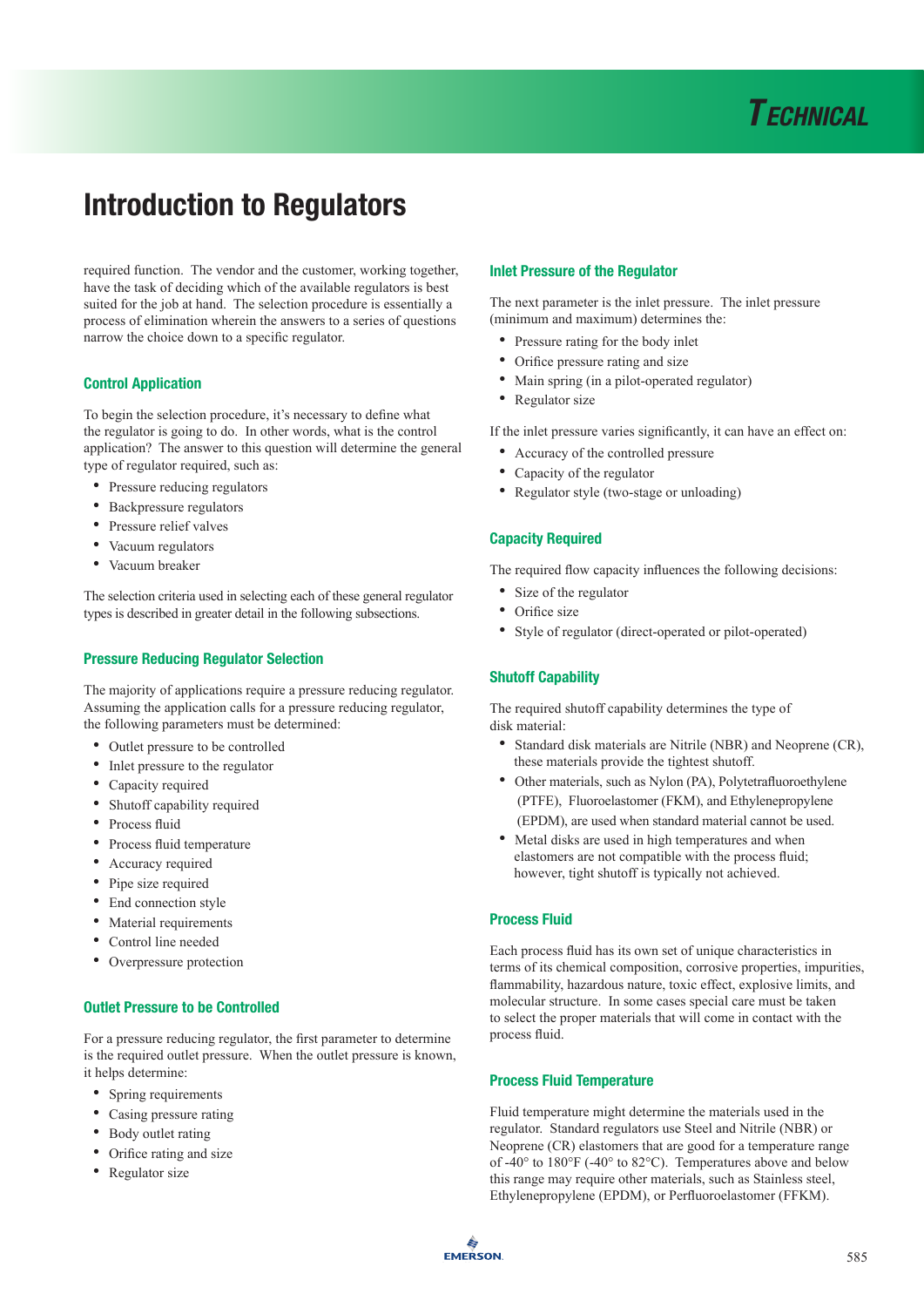### Accuracy Required

The accuracy requirement of the process determines the acceptable droop (also called proportional band or offset). Regulators fall into the following groups as far as droop is concerned:

- • **Rough-cut Group—** This group generally includes many first-stage, rough-cut direct-operated regulators. This group usually has the highest amount of droop. However, some designs are very accurate, especially the low-pressure gas or air types, such as house service regulators, which incorporate a relatively large diaphragm casing.
- • **Close-control Group—** This group usually includes pilot operated regulators. They provide high accuracy over a large range of flows. Applications that require close control include these examples:
	- Burner control where the fuel/air ratio is critical to burner efficiency and the gas pressure has a significant effect on the fuel/air ratio.
	- Metering devices, such as gas meters, which require constant input pressures to ensure accurate measurement.

#### Pipe Size Required

If the pipe size is known, it gives the specifier of a new regulator a more defined starting point. If, after making an initial selection of a regulator, the regulator is larger than the pipe size, it usually means that an error has been made either in selecting the pipe size or the regulator, or in determining the original parameters (such as pressure or flow) required for regulator selection. In many cases, the outlet piping needs to be larger than the regulator for the regulator to reach full capacity.

#### End Connection Style

In general, the following end connections are available for the indicated regulator sizes:

- Pipe threads or socket weld: 2-inch (DN 50) and smaller
- Flanged: 1-inch (DN 25) and larger
- Butt weld: 1-inch (DN 25) and larger

Note: Not all end connections are available for all regulators.

#### Required Materials

The regulator construction materials are generally dictated by the application. Standard materials are:

- Aluminum
- Cast iron or Ductile iron
- Steel
- Bronze and Brass
- Stainless steel

Special materials required by the process can have an effect on the type of regulator that can be used. Oxygen service, for example, requires special materials, requires special cleaning preparation, and requires that no oil or grease be in the regulator.

#### Control Lines

For pressure registration, control lines are connected downstream of a pressure reducing regulator, and upstream of a backpressure regulator. Typically large direct-operated regulators have external control lines, and small direct-operated regulators have internal registration instead of a control line. Most pilot-operated regulators have external control lines, but this should be confirmed for each regulator type considered.

#### Stroking Speed

Stroking speed is often an important selection criteria. Directoperated regulators are very fast, and pilot-operated regulators are slightly slower. Both types are faster than most control valves. When speed is critical, techniques can be used to decrease stroking time.

#### Overpressure Protection

The need for overpressure protection should always be considered. Overpressure protection is generally provided by an external relief valve, or in some regulators, by an internal relief valve. Internal relief is an option that you must choose at the time of purchase. The capacity of internal relief is usually limited in comparison with a separate relief valve. Other methods such as shutoff valves or monitor regulators can also be used.

#### Regulator Replacement

When a regulator is being selected to replace an existing regulator, the existing regulator can provide the following information:

- Style of regulator
- Size of regulator
- Type number of the regulator
- • Special requirements for the regulator, such as downstream pressure sensing through a control line versus internal pressure registration.